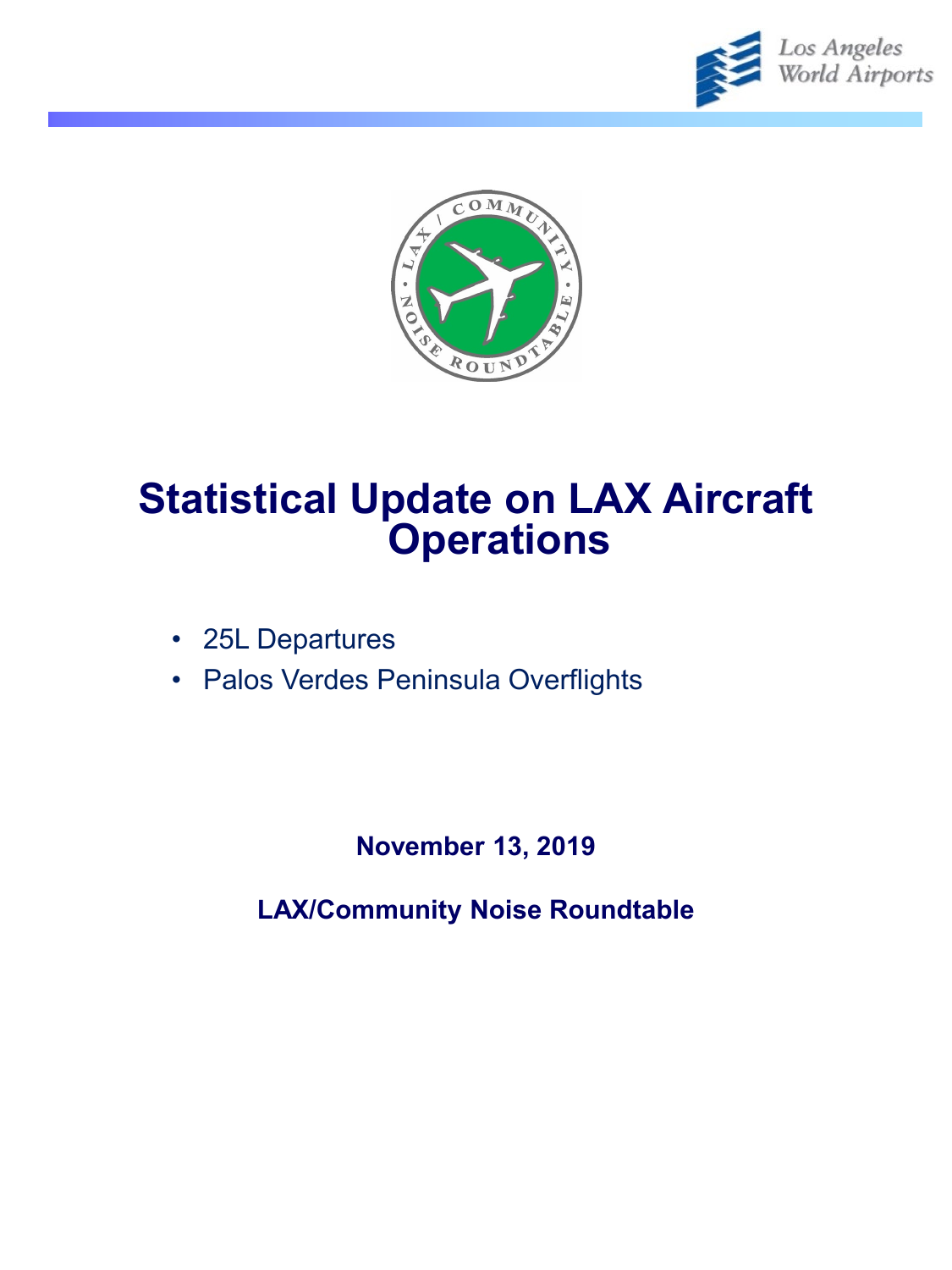

Daytime LAX preferential runway use consists of aircraft departing on inner runways and arriving on outer runways for noise abatement.

The graphs below show statistics related to aircraft departing runways 25L and 25R at LAX.





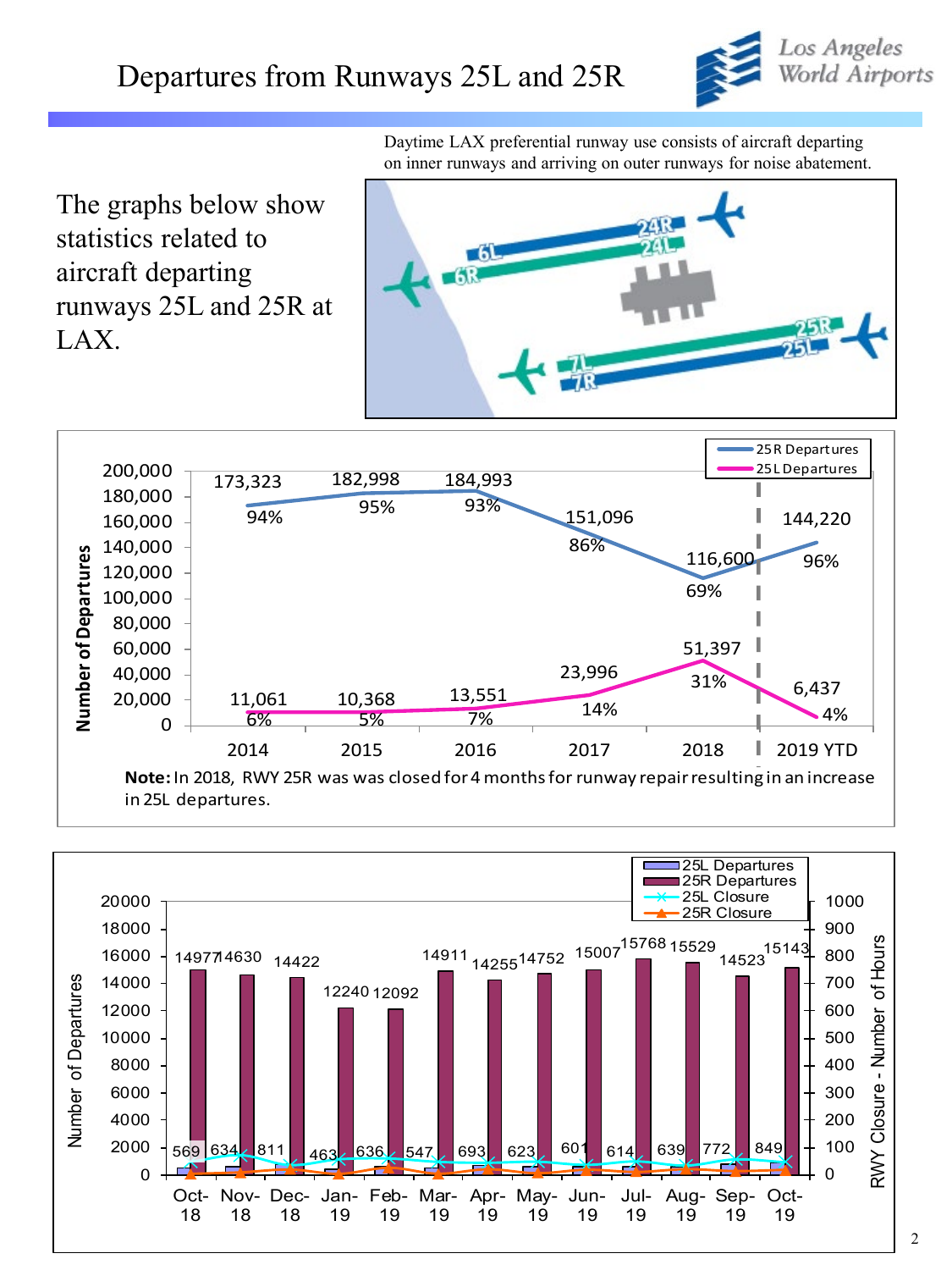# Palos Verdes Peninsula – Turboprop Overflights

The graphs below show statistics of southbound turboprop aircraft that depart from LAX and fly over the Palos Verdes Peninsula, following an established FAA departure route.

**Note:** Note: Prior to SkyWest's fleet mix change (turboprop to jet aircraft) in early 2015, the number of southbound turboprop departures were about 800 per month, with around 300 aircraft flying over the PV Peninsula.

#### Sample Turboprop Departure Flight Track

LAXT







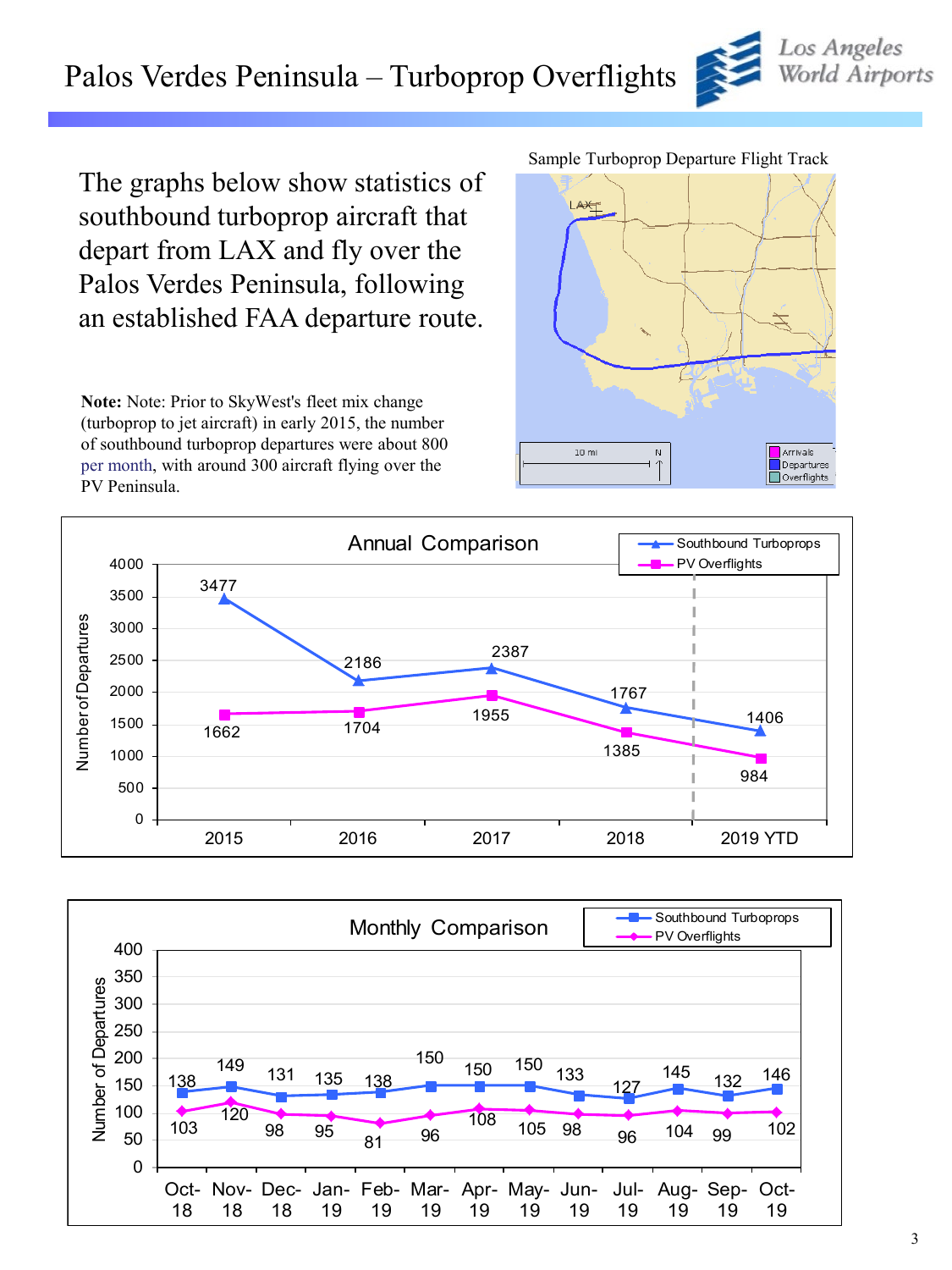



## Turboprop Altitudes over PV Peninsula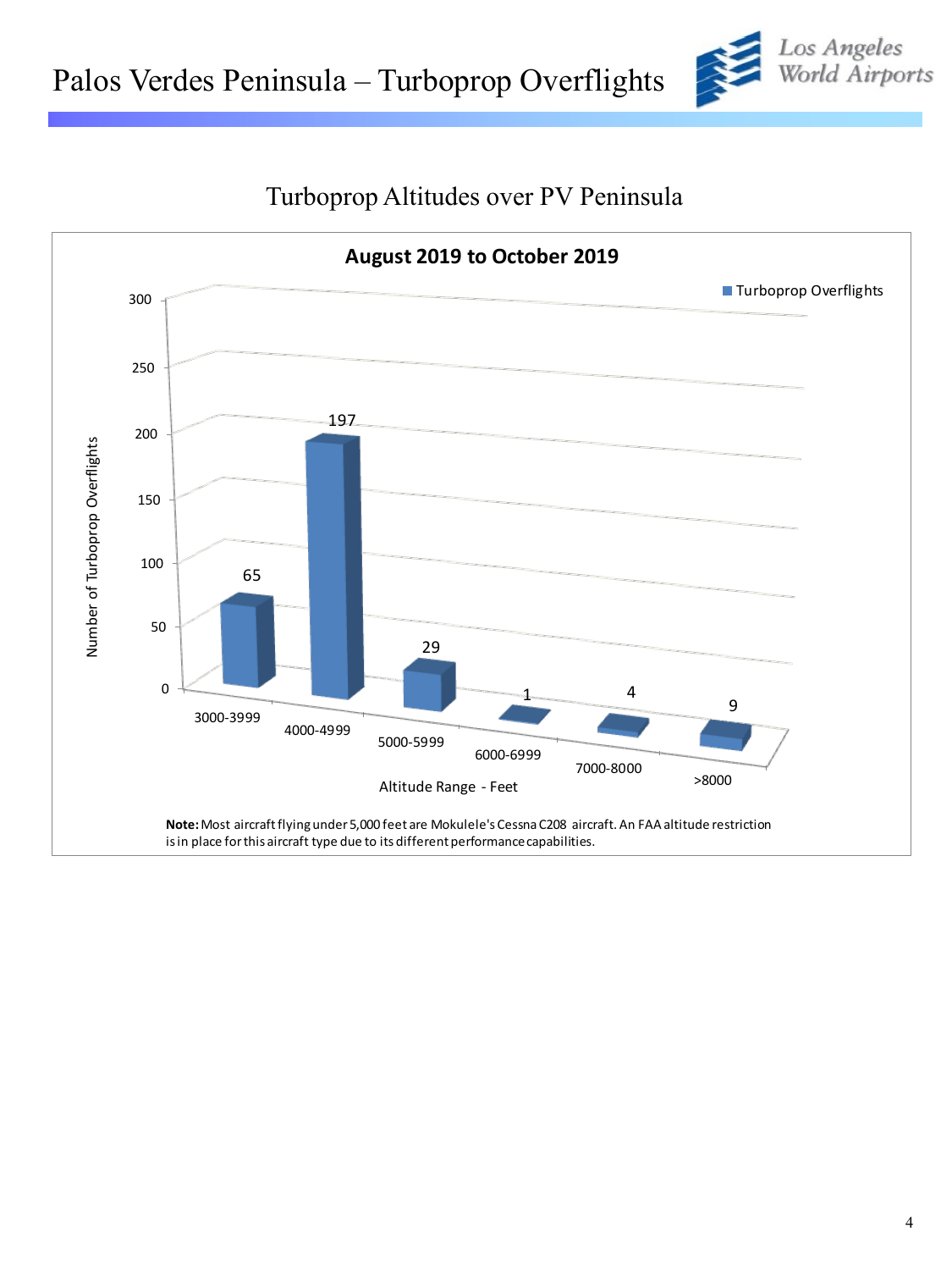

The graphs below show the total number of jets turning south upon departure from LAX and the number of those departures that fly over the Palos Verdes Peninsula.